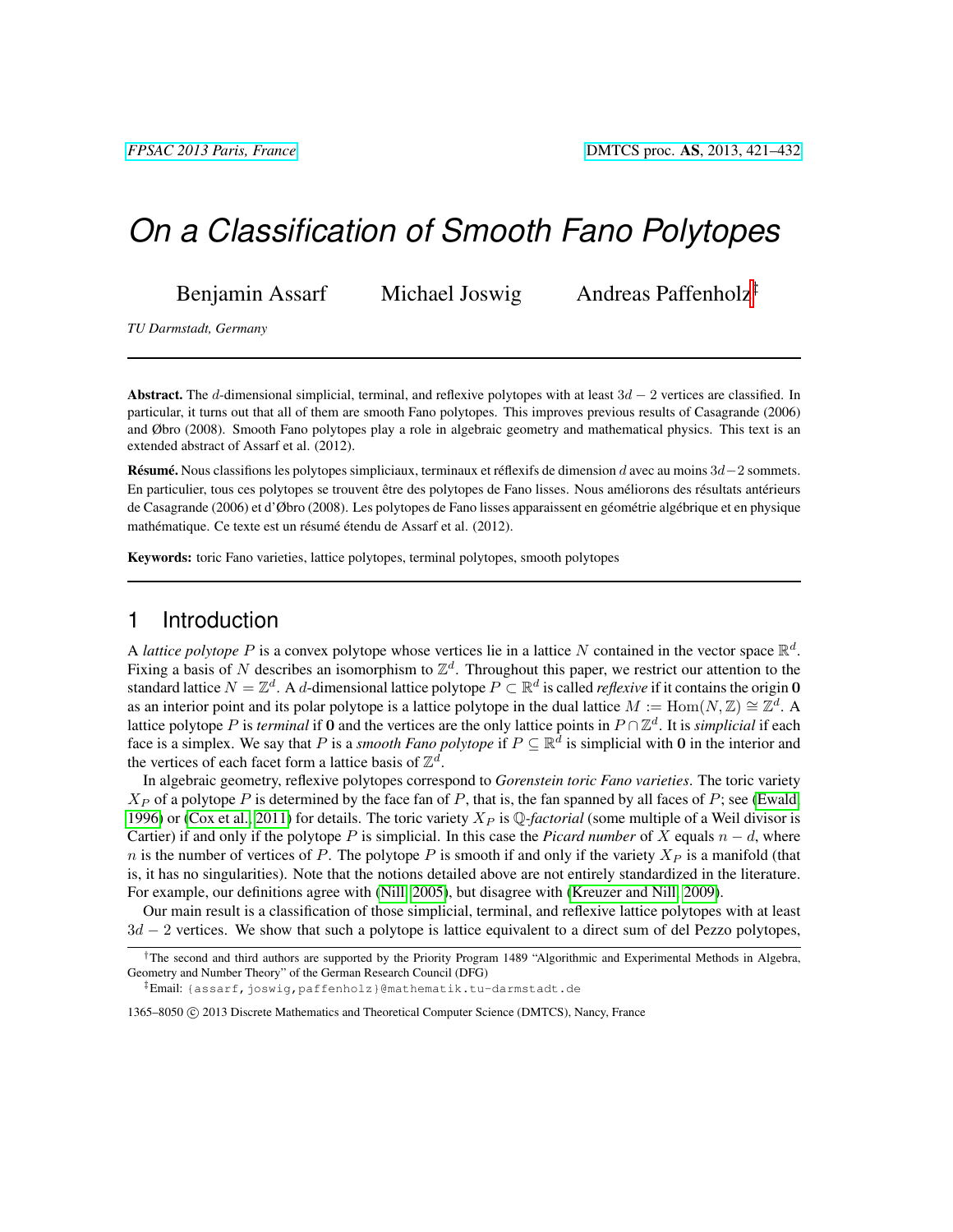pseudo del Pezzo polytopes, or a (possibly skew) bipyramid over (pseudo) del Pezzo polytopes. In particular, a simplicial, terminal, and reflexive polytope with at least  $3d - 2$  vertices is necessarily smooth Fano. The precise statement can be found in [Theorem 2](#page-3-0) below.

This extends results of Casagrande who proved that the number of a  $d$ -dimensional simplicial, terminal, and reflexive lattice polytopes does not exceed 3d; she also showed that, up to lattice equivalence, only one type exists which attains this bound (and the dimension d is even) [\(Casagrande, 2006\)](#page-11-4). Moreover, our result also extends Øbro's classification of all polytopes of the named kind with  $3d - 1$  vertices [\(Øbro, 2008\)](#page-11-5). Our proof employs techniques similar to those used by [\(Øbro, 2008\)](#page-11-5) and [\(Nill and Øbro, 2010\)](#page-11-6), but requires more organization since a greater variety of possibilities occurs. Translated into the language of toric varieties our main result establishes that any d-dimensional terminal Q-factorial Gorenstein toric Fano variety with Picard number at least 2d − 2 decomposes as a (possibly trivial) toric fiber bundle with known fiber and base space; the precise statement is [Corollary 4.](#page-3-0) As a key benefit of our systematic approach a certain general pattern emerges, and we state this as [Conjecture 3](#page-3-0) below. Like our main result this conjecture also admits a direct translation to toric varieties.

The interest in structural results of this type originates in applications of algebraic geometry to mathematical physics. For instance, [\(Batyrev and Borisov, 1996\)](#page-10-0) use reflexive polytopes to construct pairs of mirror symmetric Calabi-Yau manifolds. Up to unimodular equivalence, there exists only a finite number of such polytopes in each dimension, and they have been classified up to dimension 4, see [\(Batyrev, 1991\)](#page-10-1), [\(Kreuzer](#page-11-7) [and Skarke, 1997,](#page-11-7) [2002\)](#page-11-8). Smooth reflexive polytopes have been classified up to dimension 8 by [\(Øbro, 2007\)](#page-11-9); see [\(Brown and Kasprzyk, 2009–2012\)](#page-10-2) for data. By enhancing Øbro's implementation within the polymake framework [\(Gawrilow and Joswig, 2000\)](#page-11-10) this classification was extended to dimension 9 [\(Lorenz and Paffen](#page-11-11)[holz, 2008\)](#page-11-11); from that site the data is available in polymake format.

In this extended abstract we will only summarize the essential ideas for the proofs. In addition, we will detail the 6-dimensional case. For full proofs we refer to the paper [\(Assarf et al., 2012\)](#page-10-3).

# 2 Lattice Polytopes

A polytope  $P \subset \mathbb{R}^d$  is a *lattice polytope* if its *vertex set*  $\text{Vert}(P)$  is contained in  $\mathbb{Z}^d$  (more generally, contained in some lattice  $N \subseteq \mathbb{R}^d$ ). See [\(Ewald, 1996\)](#page-11-0) for background on lattice polytopes. P is called *reflexive*, if P contains the origin in its interior and its dual P<sup>\*</sup> is a lattice polytope in the dual lattice. P is *terminal* if  $P \cap N = \text{Vert}(P) \cup \{0\}$ . More generally, P is *canonical* if the origin is the only interior lattice point in P. Two lattice polytopes are *lattice equivalent* if one can be mapped to the other by a transformation in  $GL_d\mathbb{Z}$ followed by a lattice translation.

We start out with listing all possible types of 2-dimensional terminal and reflexive lattice polytopes in [Figure 1.](#page-2-0) Up to lattice equivalence five cases occur which we denote as  $P_6$ ,  $P_5$ ,  $P_{4a}$ ,  $P_{4b}$ , and  $P_3$ , respectively; one hexagon, one pentagon, two quadrangles, and a triangle; see [\(Ewald, 1996,](#page-11-0) Thm. 8.2). All of them are *smooth Fano* polytopes, that is, the origin lies in the interior and the vertex set of each facet forms a lattice basis. The only 1-dimensional reflexive polytope is the interval  $[-1, 1]$ .

Let  $P \subset \mathbb{R}^d$  and  $Q \subset \mathbb{R}^e$  be polytopes with the origin in their respective relative interiors. The polytope

$$
P \oplus Q = \text{conv}(P \cup Q) \quad \subset \mathbb{R}^{d+e}
$$

is the *direct sum* of P and Q. This construction also goes by the name "linear join" of P and Q. Clearly, forming direct sums is commutative and associative. Notice that the polar polytope  $(P \oplus Q)^* = P^* \times Q^*$  is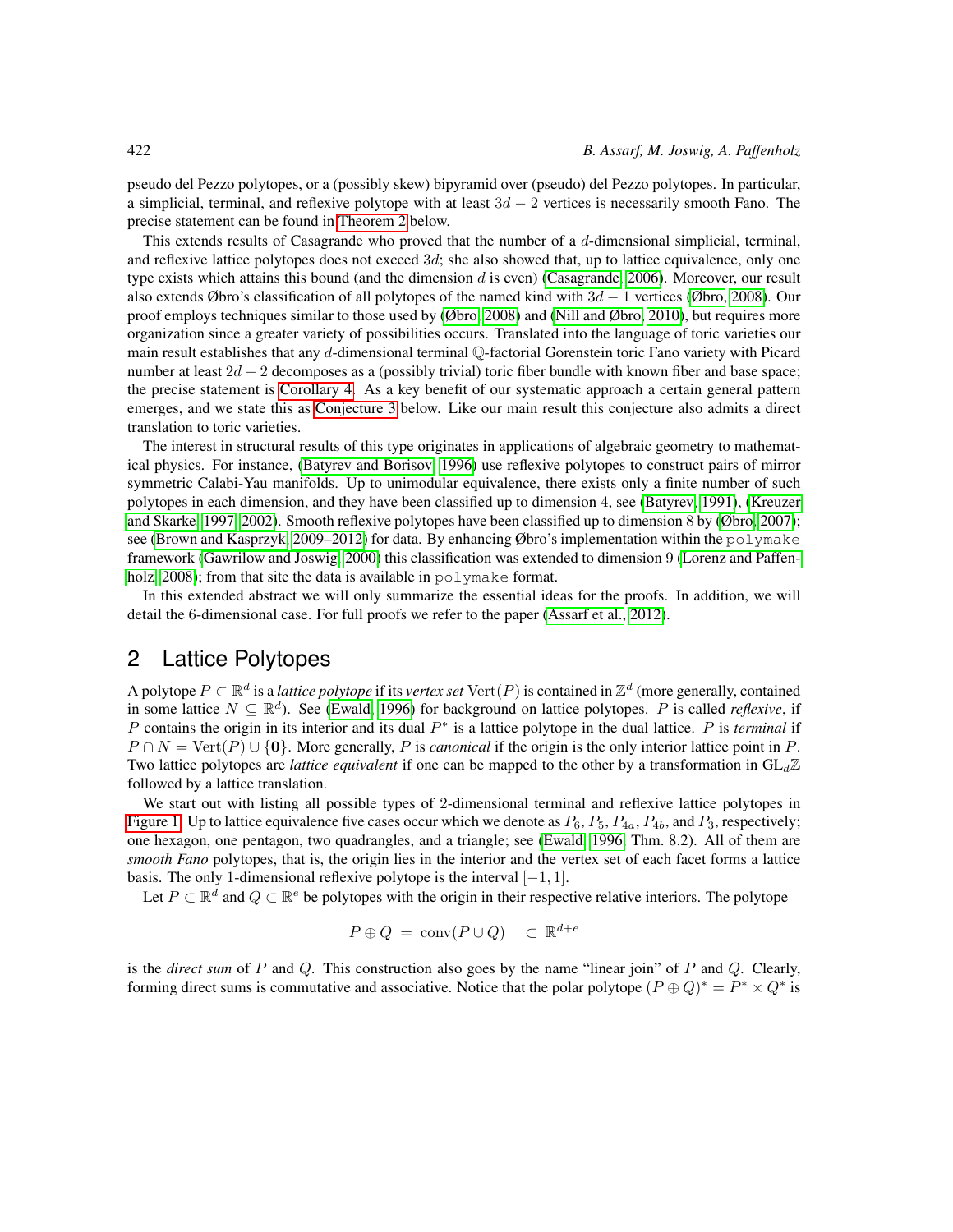

<span id="page-2-0"></span>Figure 1: The 2-dimensional reflexive and terminal lattice polytopes

the direct product. An important special case is the *proper bipyramid*  $[-1, 1] \oplus Q$  over Q. More generally, we consider the possibly *skew* bipyramids

$$
BP(Q, v, w) := \text{conv}((\{0\} \times Q) \cup \{w, v - w\}),
$$

where  $v \in Q \cap \mathbb{Z}^e$  is a lattice point in Q and w is orthogonal to the affine hull of Q with  $|w| = 1$ . In particular, choosing  $v = 0$  recovers the proper bipyramid. The relevance of these constructions for simplicial, terminal, and reflexive polytopes stems from the following lemma; see also [\(Ewald, 1996,](#page-11-0) §V.7.7) and [Figure 2](#page-3-0) below. The reader can find the simple proof in [\(Assarf et al., 2012,](#page-10-3) Lemmas 2,3,4).

**Lemma 1** Let  $P \subset \mathbb{R}^d$  and  $Q \subset \mathbb{R}^e$  both be lattice polytopes. Then the direct sum  $P \oplus Q \subset \mathbb{R}^{d+e}$  is *simplicial, terminal, or reflexive if and only if* P *and* Q *are.*

*In particular, this applies to the case that* P = [−1, 1]⊕Q *is a proper bipyramid over a* (d−1)*-dimensional lattice polytope* Q*. More generally,* P *is a simplicial, terminal, or reflexive skew bipyramid if and only if* Q *has the corresponding property.*

The latter case of the lemma occurs frequently in the classification. Let  $e_1, e_2, \ldots, e_d$  be the standard basis of  $\mathbb{Z}^d$  in  $\mathbb{R}^d$ . Here and throughout we abbreviate  $\mathbf{1} = (1, 1, \dots, 1)$ . For even d the d-polytopes

$$
\text{DP}(d) = \text{conv}\{\pm e_1, \pm e_2, \dots, \pm e_d, \pm 1\} \subset \mathbb{R}^d
$$

with  $2d+2$  vertices form a 1-parameter family of smooth Fano polytopes; see [\(Ewald, 1996,](#page-11-0) §V.8.3). They are usually called *del Pezzo* polytopes. If −1 is not a vertex the resulting polytopes are sometimes called *pseudo del Pezzo*. Notice that the 2-dimensional del Pezzo polytope  $DP(2)$  is lattice equivalent to the hexagon  $P_6$ shown in [Figure 1,](#page-2-0) and the 2-dimensional pseudo del Pezzo polytope is lattice equivalent to the pentagon P5. While the definition of  $DP(d)$  also makes sense in odd dimensions, the polytopes obtained are not simplicial.

For *centrally symmetric* smooth Fano polytopes (Voskresenskiĭ and Klyachko, 1984) provide a classification result. They showed that every centrally symmetric smooth Fano polytope can be written as a sum of line segments and del Pezzo polytopes. This was later generalized to simplicial and reflexive pseudo-symmetric polytopes by [\(Ewald, 1988,](#page-11-13) [1996\)](#page-11-0) in the smooth case, and by [\(Nill, 2006,](#page-11-14) Thm. 0.1) in the general case. A polytope is *pseudo-symmetric* if there exists a facet F, such that  $-F = \{-v \mid v \in F\}$  is also a facet. They proved that any pseudo-symmetric simplicial and reflexive polytope is lattice equivalent to a direct sum of a (possibly trivial) cross polytope, del Pezzo polytopes, and pseudo del Pezzo polytopes.

A direct sum of d intervals  $[-1, 1] \oplus [-1, 1] \oplus \cdots \oplus [-1, 1]$  is the same as the regular cross polytope conv $\{\pm e_1, \pm e_2, \ldots, \pm e_d\}$ . The direct sum of several intervals with a polytope Q is the same as an iterated proper bipyramid over  $Q$ . Casagrande showed that any simplicial and reflexive d-polytope  $P$  has at most  $3d$ vertices, and if it does have exactly 3d vertices then d is even, and P is a centrally symmetric smooth Fano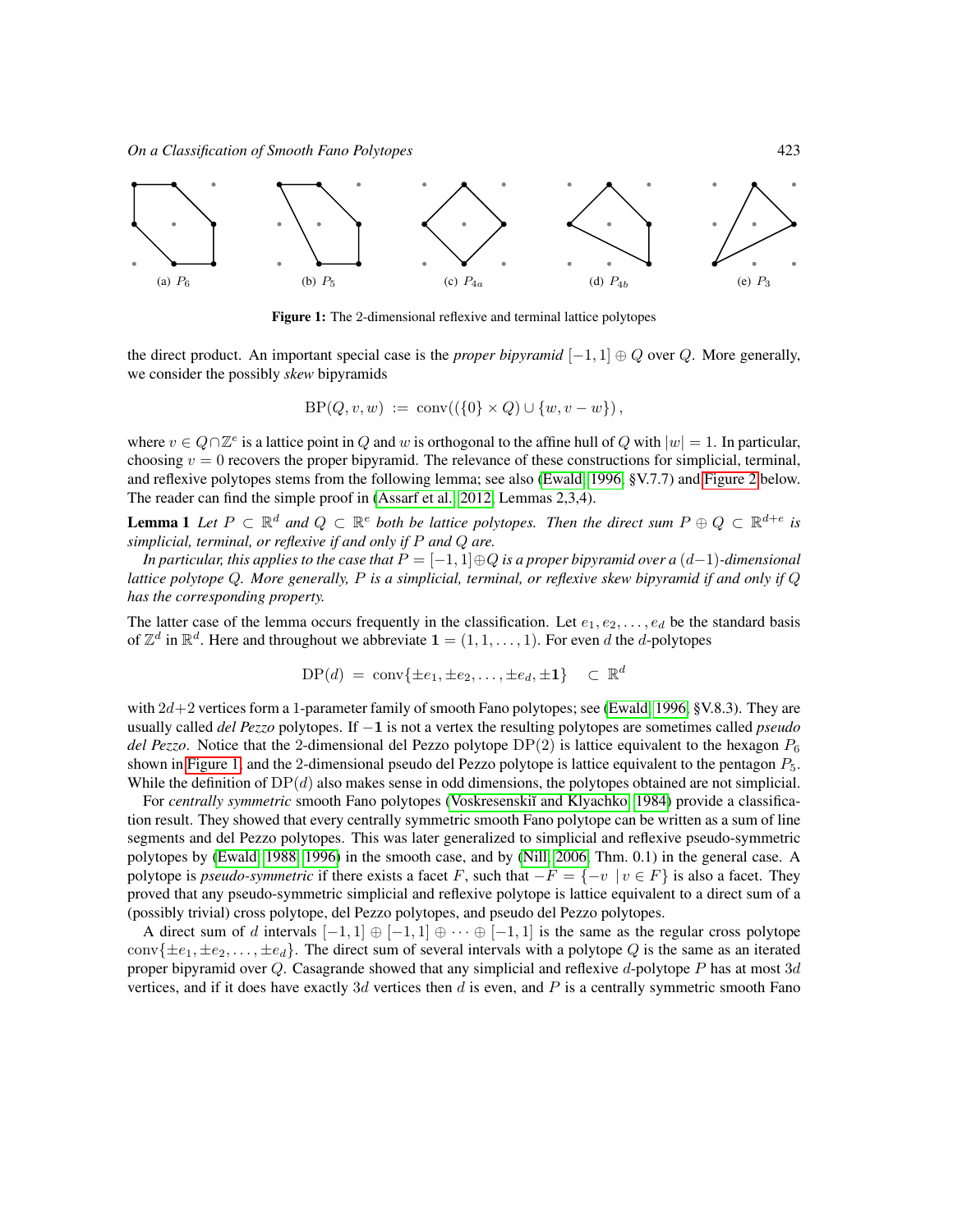424 *B. Assarf, M. Joswig, A. Paffenholz*



<span id="page-3-0"></span>**Figure 2:** The smooth Fano 3-polytopes with  $3d - 1 = 8$  vertices. Combinatorially, both are bipyramids over  $P_6$ .

polytope [\(Casagrande, 2006,](#page-11-4) Thm. 3). Thus, in this case P is lattice equivalent to a direct sum of  $\frac{d}{2}$  copies of  $P_6 \cong \text{DP}(2).$ 

Øbro classified the simplicial, terminal, and reflexive d-polytopes with  $3d-1$  vertices [\(Øbro, 2008\)](#page-11-5). Up to lattice equivalence, there is the interval  $[-1, 1]$  in dimension 1 and the pentagon  $P_5$  in dimension 2. Forming suitable direct sums and (skew) bipyramids gives more smooth Fano d-polytopes with  $3d - 1$  vertices via

$$
P_5 \oplus P_6^{\oplus \left(\frac{d}{2}-1\right)} \quad \text{for even } d, \text{ and } \quad \text{BP}(P_6^{\oplus \left(\frac{d-1}{2}\right)}, v, e_d) \quad \text{for odd } d \text{ and } v \in \mathbb{Z}^{d-1} \cap P_6^{\oplus \left(\frac{d-1}{2}\right)}.
$$

Note that, up to lattice isomorphism, there are only two choices for  $v$ , either 0, which gives a proper bipyramid, or some vertex, which results in a skew bipyramid. The 3-dimensional cases are shown in [Figure 2.](#page-3-0) Up to lattice equivalence, these are the only d-dimensional simplicial, terminal, and reflexive polytopes with  $3d - 1$ vertices [\(Øbro, 2008,](#page-11-5) Thm. 1). It turns out that all these polytopes are smooth Fano. Our main result is the following classification, which is a summary of [\(Assarf et al., 2012,](#page-10-3) Thm. 7).

Theorem 2 *For even* d ≥ 6 *there are three combinatorial types of* d*-dimensional simplicial, terminal, and reflexive polytopes with* 3d − 2 *vertices. These three cases split into eleven types up to lattice equivalence. For odd* d ≥ 5 *there is only one combinatorial type that splits into five types up to lattice equivalence.*

For  $d = 1$  there is one combinatorial type, for  $d = 2$  there is one combinatorial type with two different lattice realizations, for  $d = 3$  there is one combinatorial type with 4 different lattice realizations, and, finally, for  $d = 4$  there are three combinatorial types with ten different lattice realizations; see [\(Batyrev, 1999\)](#page-10-4).

We list the types explicitly. To this end we label the vertices of  $P_5$  by  $v_1, v_2, \ldots, v_5$  and those of  $P_6$  with  $w_1, w_2, \ldots, w_6$  in clockwise order. For  $P_5$ , let  $v_1$  be the unique vertex such that  $-v_1 \notin P_5$ . For even  $d \geq 4$ the three combinatorial types are

$$
P_5^{\oplus 2} \oplus P_6^{\oplus (\frac{d}{2}-2)}\,, \qquad \text{DP}(4)\oplus P_6^{\oplus (\frac{d}{2}-2)}\,, \qquad \text{and} \qquad \text{BP}(\text{BP}(P_6^{\oplus \frac{d-2}{2}},x,a),y,b)\,,
$$

for a lattice point x of  $P_6^{\oplus \frac{d-2}{2}}$ , a lattice point y of  $\mathrm{BP}(P_6^{\oplus \frac{d-2}{2}},x,a)$  and transversal vectors  $a,b$ . The last case splits, up to lattice equivalence, into eight types if  $d = 4$  and nine if  $d \geq 6$ . The relevant choices of x, y are

$$
(0,0), (0,c), (0,w_1), (w_1,w_1), (w_1,w_2), (w_1,w_3), (w_1,w_4), \text{ and } (w_1,c)
$$

for  $d = 4$ , where all  $w_i$  are vertices of some copy of  $P_6$ ; here c denotes one of the two apices of the bipyramid  $BP(P_6^{\oplus \frac{d-2}{2}},x,a)$ . For  $d\geq 6$  we can additionally choose two vertices in different copies of  $P_6$ . It is a key step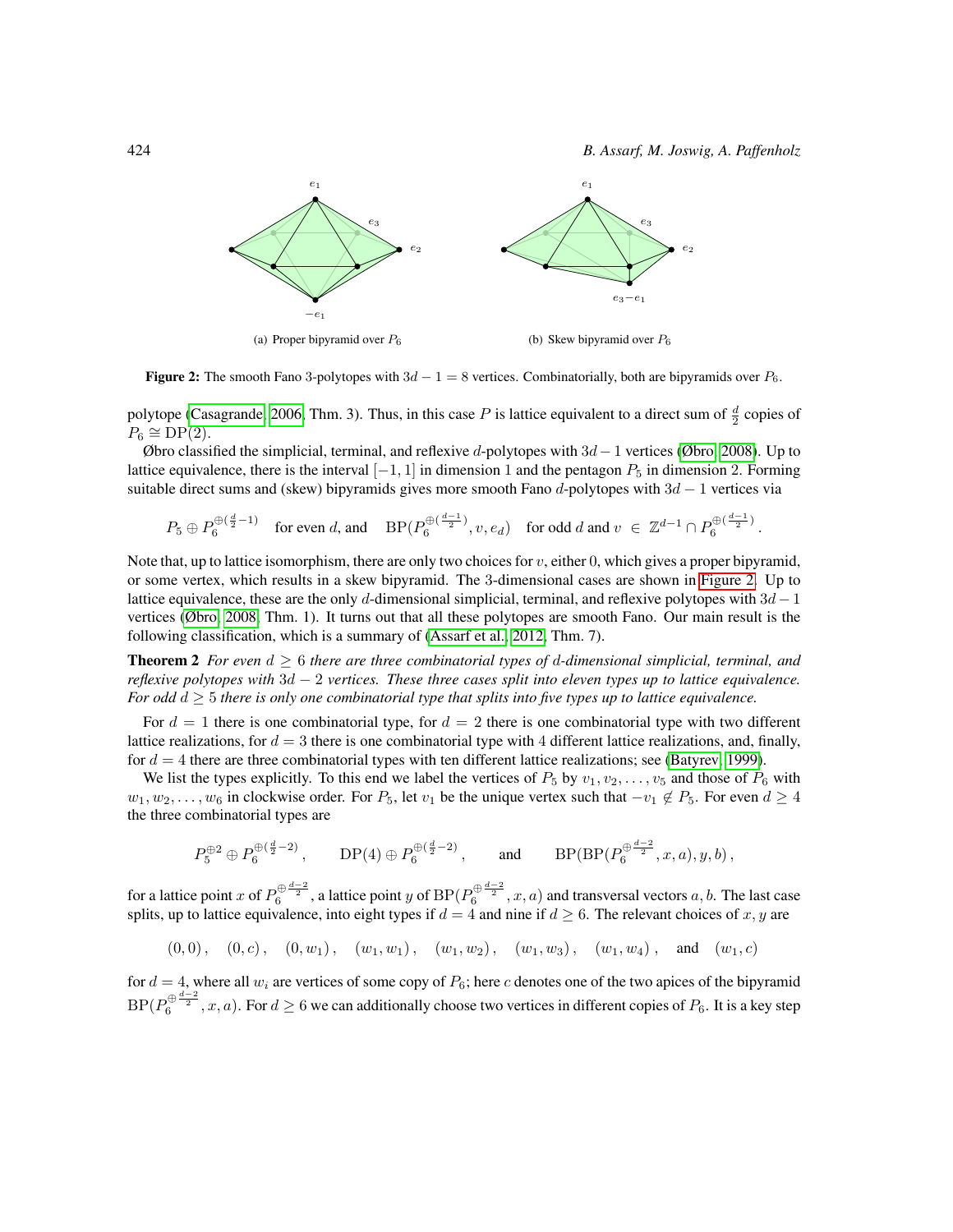in our proof to recognize these (proper or skew) bipyramids. The fact that the group of lattice automorphisms of  $P_6$ , which is isomorphic to the dihedral group of order 12, acts sharply transitively on adjacent pairs of vertices then entails the classification up to lattice equivalence. For odd  $d \geq 5$  the one combinatorial type is  $BP(P_5 \oplus P_6^{\oplus \frac{d-3}{2}}, x, a)$  for some lattice point  $x \in P_5 \oplus P_6^{\oplus \frac{d-3}{2}}$ . The five different lattice isomorphism types are realized by choosing x in  $\{0, v_1, v_2, v_3, w_1\}.$ 

We do believe that the list of the classifications obtained so far follows a pattern.

**Conjecture 3** Let P be a d-dimensional smooth Fano polytope with n vertices such that  $n \geq 3d - k$  for  $k \leq \frac{d}{3}$ . If  $d$  is even then  $P$  is lattice equivalent to  $Q \oplus P_6^{\oplus(\frac{d-3k}{2})}$  where  $Q$  is a 3k-dimensional smooth Fano polytope with  $n-3d+9k \geq 8k$  vertices. If d is odd then P is lattice equivalent to  $Q \oplus P_6^{\oplus (\frac{d-3k-1}{2})}$  where Q is a  $(3k+1)$ -dimensional smooth Fano polytope with  $n - 3d + 9k - 3 \geq 8k - 3$  vertices.

This conjecture is best possible in the following sense: The k-fold direct sum of skew bipyramids over  $P_6$ yields a smooth Fano polytope of dimension  $d = 3k$  with  $8k = 3d - k$  vertices, but it has no copy of  $P_6$  as a direct summand. However, it does contain  $P_6^{\oplus k}$  as a subpolytope of dimension  $2k = \frac{2}{3}d$ .

If the conjecture above holds the full classification of the smooth Fano polytopes of dimension at most nine [Lorenz and Paffenholz](#page-11-11) [\(2008\)](#page-11-11) would automatically yield a complete description of all d-dimensional smooth Fano polytopes with at least  $3d - 3$  vertices.

## 3 Toric Varieties

Reading a lattice point  $a \in \mathbb{Z}^d$  as the exponent vector of the monomial  $z^a = z_1^{a_1} z_2^{a_2} \dots z_d^{a_d}$  in the Laurent polynomial ring  $\mathbb{C}[z_1^{\pm 1}, z_2^{\pm 1}, \dots, z_d^{\pm d}]$  provides an isomorphism from the additive group of  $\mathbb{Z}^d$  to the multiplicative group of Laurent monomials. This way the maximal spectrum  $X_{\sigma}$  of a lattice cone  $\sigma$  becomes an *affine toric variety*. If  $\Sigma$  is a fan of lattice cones, gluing the duals of the cones along common faces yields a *(projective) toric variety*  $X_{\Sigma}$ . This complex algebraic variety admits a natural action of the embedded dense torus corresponding to the (dual of) the trivial cone  $\{0\}$  which is contained in each cone of  $\Sigma$ . If  $P \in \mathbb{R}^d$  is a lattice polytope containing the origin, then the *face fan*

$$
\Sigma(P) = \{ \text{pos}(F) \mid F \text{ face of } P \}
$$

is such a fan of lattice cones. We denote the associated toric variety by  $X_P = X_{\Sigma(P)}$ . The face fan of a polytope is isomorphic to the normal fan of its polar. Two lattice polytopes  $P$  and  $Q$  are lattice equivalent if and only if  $X_P$  and  $X_Q$  are isomorphic as toric varieties.

Let  $P$  be a full-dimensional lattice polytope containing the origin as an interior point. Then the toric variety  $X_P$  is smooth if and only if P is smooth in the sense of the definition given above, that is, the vertices of each facet of P are required form a lattice basis. A smooth compact projective toric variety  $X_P$  is a *toric Fano variety* if its anticanonical divisor is very ample. This holds if and only if P is a smooth Fano polytope; see [\(Ewald, 1996,](#page-11-0) §VII.8.5).

We now describe the toric varieties arising from the polytopes listed in our [Theorem 2.](#page-3-0) For the list of twodimensional toric Fano varieties we use the same notation as in [Figure 1;](#page-2-0) see [\(Ewald, 1996,](#page-11-0) §VII.8.7). The toric variety  $X_{P_3}$  is the complex projective plane  $\mathbb{P}_2$ . The toric variety  $X_{P_{4a}}$  is isomorphic to a direct product  $\mathbb{P}_1 \times \mathbb{P}_1$  of lines, and  $X_{P_{4b}}$  is the smooth *Hirzebruch surface*  $\mathcal{H}_1$ . The toric variety  $X_{P_5}$  is a blow-up of  $\mathbb{P}_2$  at two points or, equivalently, a blow-up of  $\mathbb{P}_1 \times \mathbb{P}_1$  at one torus invariant point. The toric varieties associated with the del Pezzo polytopes DP(d) are called *del Pezzo varieties*; notice that this notion also occurs with a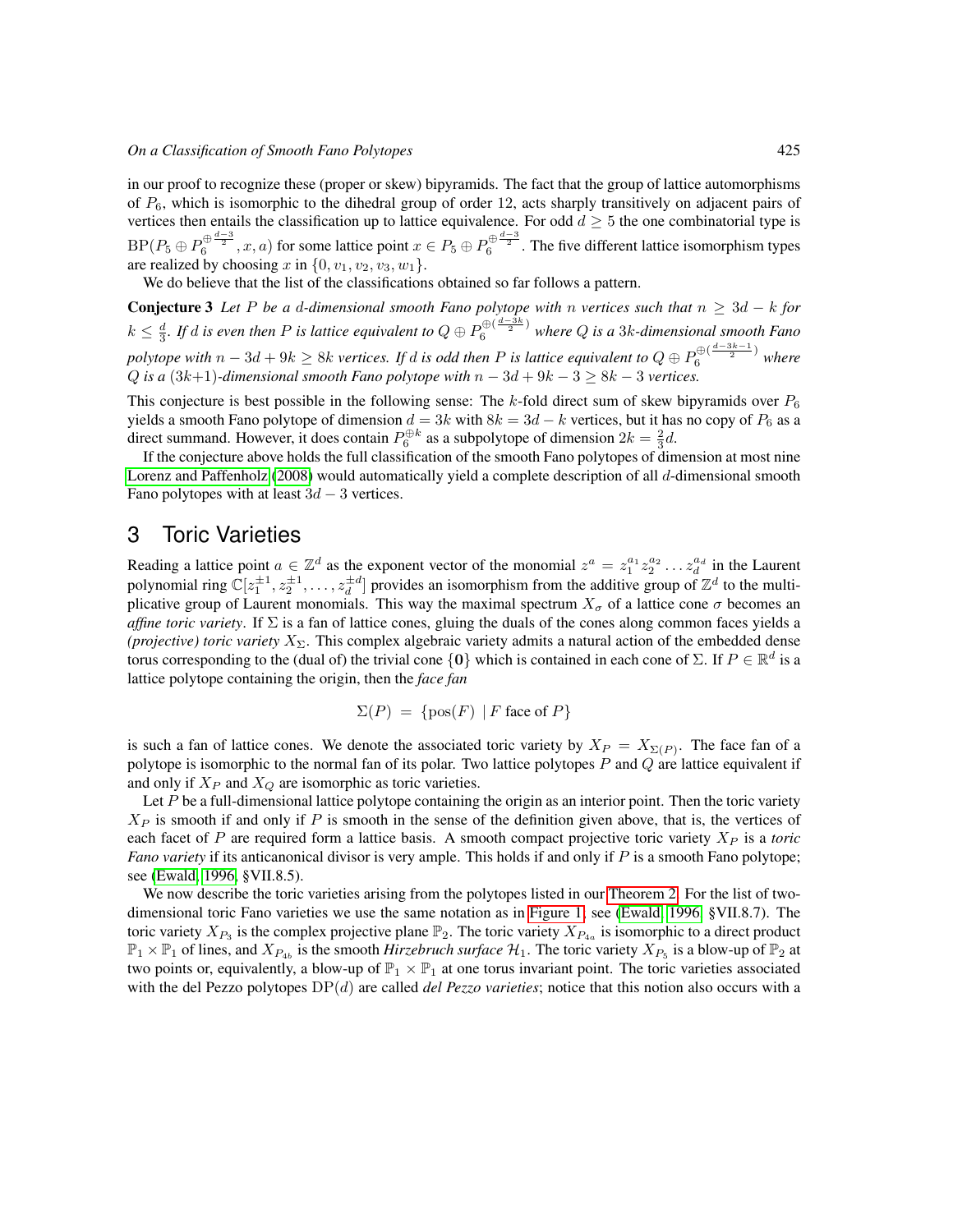different meaning in the literature. The toric variety  $X_{P_6}$  is a del Pezzo surface or, equivalently, a blow-up of  $\mathbb{P}_2$  at three non-collinear torus invariant points.

Two polytope constructions play a role in our classification, direct sums and (skew) bipyramids. We want to translate them into the language of toric varieties. Let  $P \subset \mathbb{R}^d$  and  $Q \subset \mathbb{R}^e$  both be full-dimensional lattice polytopes containing the origin. Then the toric variety  $X_{P \oplus Q}$  is isomorphic to the direct product  $X_P \times X_Q$ . In particular, for  $P = [-1, 1]$  we have that the toric variety

$$
X_{[-1,1]\oplus Q} = \mathbb{P}_1 \times X_Q
$$

over the regular bipyramid over Q is a direct product with the projective line  $\mathbb{P}_1 \cong X_{[-1,1]}$ . More generally, the toric variety of a skew bipyramid over Q is a toric fiber bundle with base space  $\mathbb{P}_1$  and generic fiber  $X_Q$ ; see [\(Ewald, 1996,](#page-11-0) §VI.6.7). An example is the smooth Hirzebruch surface  $\mathcal{H}_1 \cong X_{P_{4b}}$ , which is a (projective) line bundle over  $\mathbb{P}_1$ .

In order to translate [Theorem 2](#page-3-0) to toric varieties we need a few more definitions. For the sake of brevity we explain these in polytopal terms and refer to [\(Ewald, 1996\)](#page-11-0) for the details. A toric variety  $X_P$  associated with a canonical lattice d-polytope P is Q*-factorial* (or *quasi-smooth*) if P is simplicial; see [\(Ewald, 1996,](#page-11-0) §VI.3.9). In this case the *Picard number* equals  $n - d$  where n is the number of vertices of P; see [\(Ewald,](#page-11-0) [1996,](#page-11-0) §VII.2.17). We call this toric variety a 2*-stage fiber bundle over* Z if X is a fiber bundle with base space Y such that Y itself is a fiber bundle with base space  $Z$ . The following is now a corollary of [Theorem 2.](#page-3-0)

Corollary 4 *Let* X *be* d*-dimensional terminal* Q*-factorial Gorenstein toric Fano variety with Picard number* 2d – 2*.* We assume  $d \geq 4$ .

*If* d *is even, then* X *is isomorphic to*

- *i. a* 2*-stage toric fiber bundle such that the base spaces of both stages are projective lines and the generic fiber of the second stage is the direct product of*  $\frac{d-2}{2}$  *copies of the del Pezzo surface*  $X_{P_6}$ *, or*
- *ii. the direct product of two copies of*  $X_{P_5}$  *and*  $\frac{d}{2} 2$  *copies of*  $X_{P_6}$  *or*
- *iii. the direct product of the del Pezzo fourfold*  $X_{\text{DP}(4)}$  and  $\frac{d}{2} 2$  *copies of*  $X_{P_6}$ *.*

*If* d *is odd then* X *is isomorphic to*

*iv. a toric fiber bundle over a projective line with generic fiber isomorphic to the direct product of*  $X_{P_5}$  *and*  $\frac{d-3}{2}$  *copies of*  $X_{P_6}$ *.* 

All fiber bundles in the preceding result may or may not be trivial. Classifying the polytopes in [Theorem 2](#page-3-0) up to lattice equivalence is tantamount to classifying the associated toric varieties up to toric isomorphism. As detailed above there is one type for  $d = 1$ , two types for  $d = 2, 3$ , ten for  $d = 4$ , five for any odd dimension  $d \geq 5$  $d \geq 5$  and eleven types for even dimensions  $d \geq 6$ . For  $d = 6$  this is explained in detail in Section 5 below. In dimensions up to and including 4 this is known from work of [Batyrev](#page-10-1) [\(1991,](#page-10-1) [1999\)](#page-10-4).

# 4 Special Facets and  $\eta$ -Vectors

<span id="page-5-0"></span>In this section we will describe our major technical tools. This follows the approach of [Øbro](#page-11-5) [\(2008\)](#page-11-5). Let  $P \subset \mathbb{R}^d$  be a reflexive lattice d-polytope with vertex set Vert $(P)$ . In particular, the origin 0 is an interior point. We let  $v_P := \sum_{v \in \text{Vert}(P)} v$  be the *vertex sum* of P. As P is a lattice polytope  $v_P$  is a lattice point.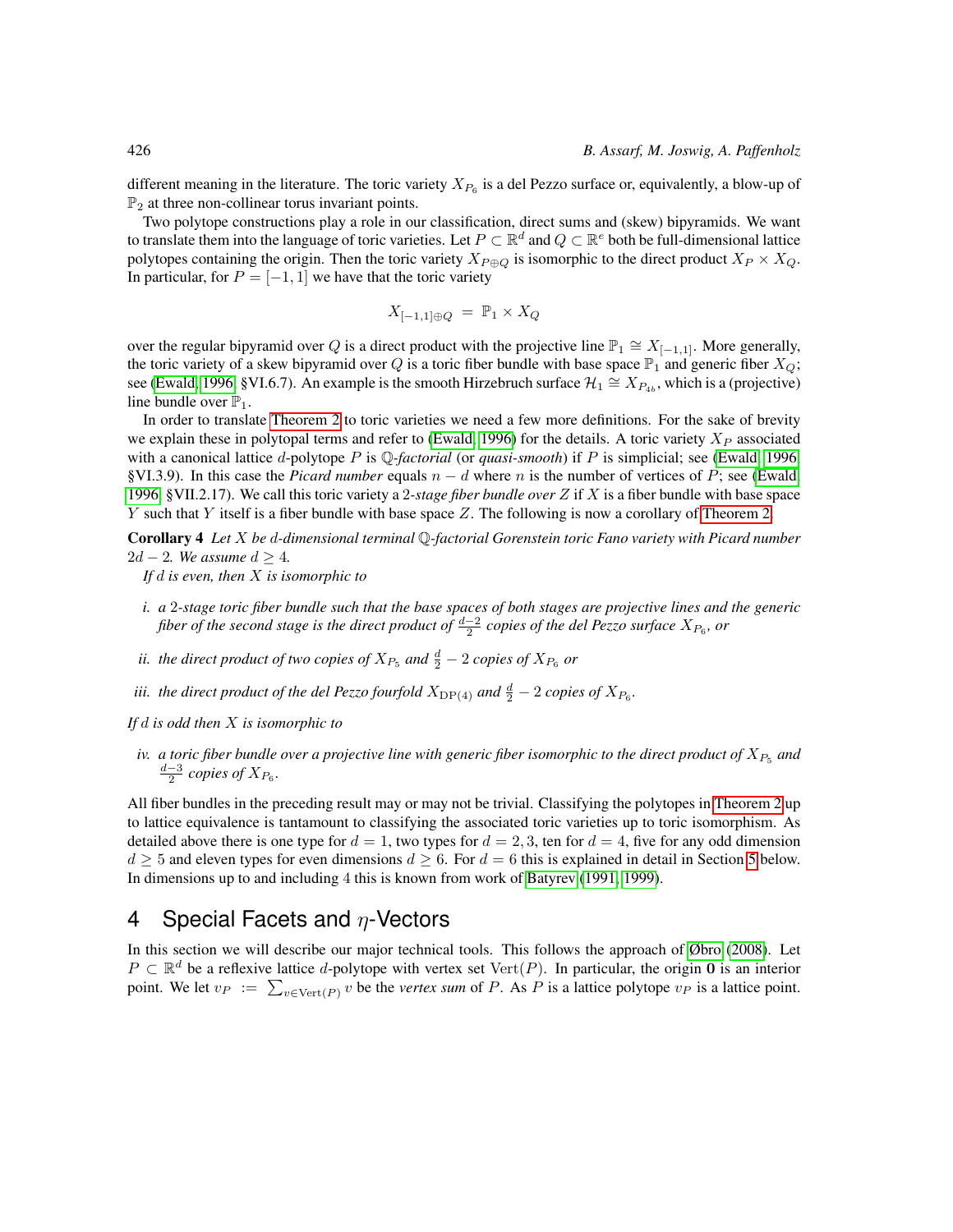| ${\rm ecc}(P)$ | ാ    |      |                          |      |                |      |      |
|----------------|------|------|--------------------------|------|----------------|------|------|
| $\eta_1$       |      |      |                          |      |                |      |      |
| $\eta_0$       |      | d    | $\overline{\phantom{0}}$ |      |                | $-1$ | $-2$ |
| $\eta_{-1}$    | $-2$ | $-3$ | $d-1$                    | $-3$ | $\overline{4}$ | $-2$ |      |
| $\eta_{-2}$    |      |      |                          |      |                |      |      |
| $\eta_{-3}$    |      |      |                          |      |                |      |      |

<span id="page-6-0"></span>Table 1: List of possible  $\eta$ -vectors of simplicial, terminal, and reflexive d-polytopes with  $3d - 2$  vertices, where  $\operatorname{ecc}(P)$ denotes the eccentricity of  $P$ . Marked with a gray background are the  $\eta$ -vectors, which do not occur.

Now, a facet F of P is called *special* if the *face cone* pos F spanned by F contains  $v_P$ . Since the fan  $\Sigma(P)$ generated by the face cones is complete, a special facet always exists. However, it is not necessarily unique. For instance, if P is centrally symmetric, we have  $v_P = 0$ , and each facet is special.

Since P is reflexive, for each facet F of P the primitive outer facet normal vector  $u_F$  satisfies  $\langle u_F, x \rangle \leq 1$ for all points  $x \in P$  and the set  $\{x \in \mathbb{R}^d \mid \langle u_F, x \rangle = 1\}$  is the affine hull of F. We define

$$
H(F,k) := \{ x \in \mathbb{R}^d \mid \langle u_F, x \rangle = k \}, \quad V(F,k) := H(F,k) \cap \text{Vert}(P), \quad \text{and} \quad \eta_k^F := |V(F,k)|
$$

for any integer  $k \le 1$ . The sequence of numbers  $\eta^F = (\eta^F_1, \eta^F_0, \eta^F_{-1}, \dots)$  is the  $\eta$ -vector of P with respect to F (we usually omit F in the notation). We omit any trailing zeros so that  $\eta$  has finite length. We have

$$
\text{Vert}(P) = \bigcup_{k \leq 1} V(F,k) \subseteq \bigcup_{k \leq 1} H(F,k).
$$

Thus  $\eta_1^F + \eta_0^F + \eta_{-1}^F + \cdots = |\text{Vert}(P)|$  is the number of vertices of P. If a vertex v is contained in  $V(F, k)$ we call the number k the *level* of v with respect to F. As P is simplicial we have  $\eta_1 = d$  for any facet F. Furthermore, one can show that for any facet F any vertex on level 0 is contained in a facet adjacent to  $F$ . Looking at a special facet and evaluating

$$
0 \le \langle u_F, v_P \rangle = \langle u_F, \sum_{k \le 1} \sum_{v \in V(F,k)} v \rangle = \sum_{k \le 1} \sum_{v \in V(F,k)} \langle u_F, v \rangle = d + \sum_{k \le -1} \sum_{v \in V(F,k)} \langle u_F, v \rangle \tag{1}
$$

shows that there can only be at most d many vertices below level 0. Thus, P has at most  $3d$  vertices, implying the upper bound of [\(Casagrande, 2006\)](#page-11-4). This allows to deduce a list of potential  $\eta$ -vectors from [\(1\)](#page-5-0). Now we assume that P has exactly 3d − 2 vertices. *A priori*, the potential cases are listed in [Table 1.](#page-6-0) The maximum level of  $v_P$  is 2. Our classification shows that not all of the  $\eta$ -vectors listed actually occur. Some can be ruled out by a direct argument, some only *a posteriori*. Those that do not occur are marked in gray in the table.

Our overall proof strategy is as follows. It turns out that the level of  $v<sub>P</sub>$  is the same for each special facet. Hence, this is an invariant of the polytope, which we call the *eccentricity*  $ecc(P)$ . We look at the three possible cases separately. We choose a special facet  $F$  of  $P$ . As a refinement, we consider separate cases according to the  $\eta$ -vector of F. A key is the observation, that we can, up to lattice equivalence, restrict the possible choices for vertices in levels 1, 0, and  $-1$  of F. This is summarized in the proposition below; see [\(Assarf et al.,](#page-10-3) [2012,](#page-10-3) Prop. 32). Given this initial distribution of the vertices we want to determine the remaining vertices. Sometimes this turns out to be quite difficult. In this cases we switch to a special neighboring facet with a different  $\eta$ -vector which is easier to analyze or already have been analyzed. With opp $(F)$  we denote the set of all vertices which lie in a facet adjacent to  $F$  but which are not vertices of  $F$  itself.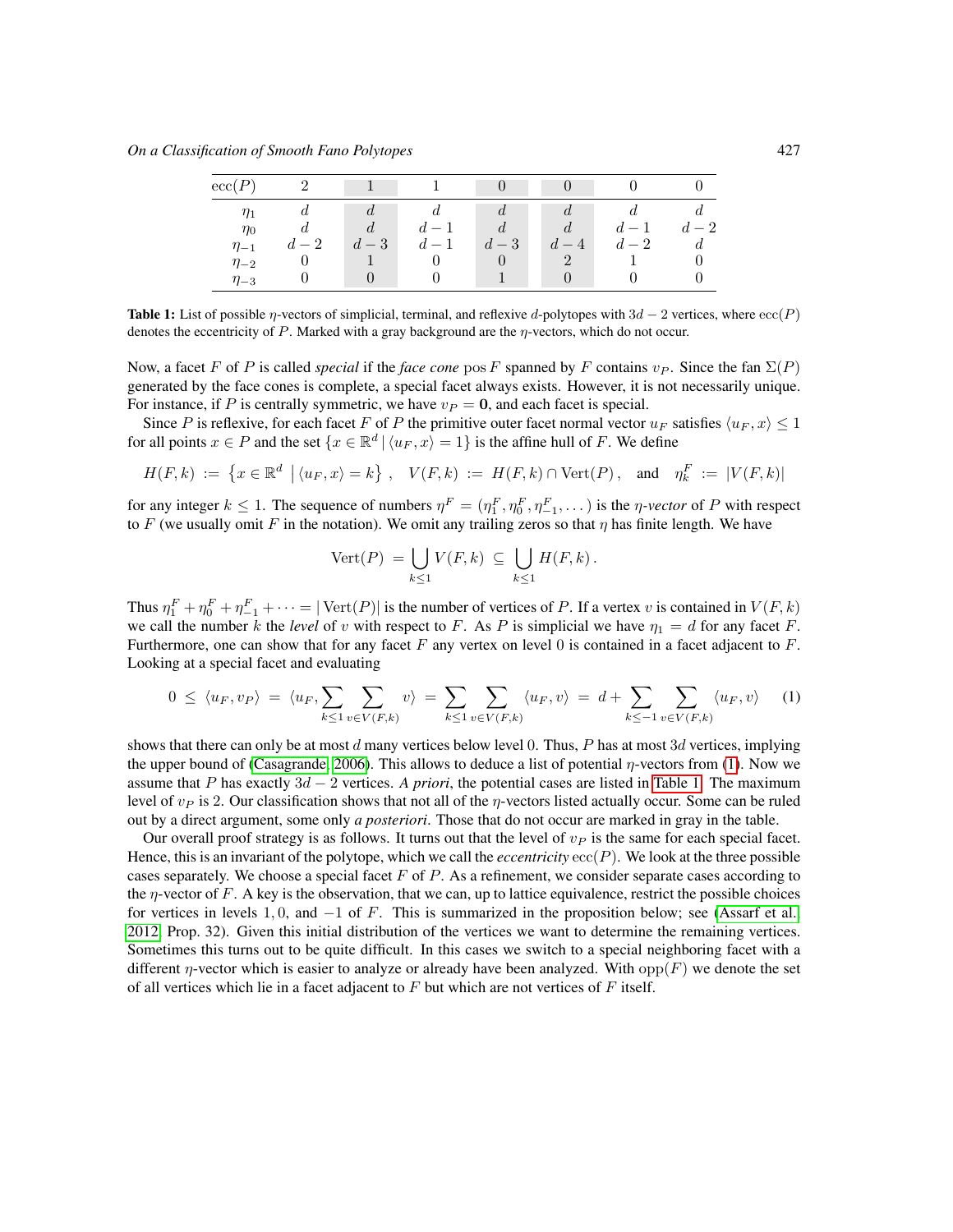Proposition 5 *Let* P *be a* d*-dimensional simplicial, terminal, and reflexive polytope such that* F *is a special facet. Up to lattice equivalence, we can assume that*  $F = \text{conv}\{e_1, e_2, \ldots, e_d\}$  *and there is a map*  $\phi$ :  $Vert(F) \rightarrow \text{Vert}(F) \cup \{0\}$  *such that:* 

i. if 
$$
\eta_0^F = d
$$
, then  
\n
$$
V(F, 0) = \{ \phi(e_1) - e_1, \phi(e_2) - e_2, \dots, \phi(e_d) - e_d \}
$$
\n
$$
V(F, -1) \subseteq \{ -e_1, -e_2, \dots, -e_d \}.
$$

*ii.* If 
$$
\eta_0^F = d - 1
$$
 and  $\text{opp}(F) = V(F, 0)$ , then, for  $a, b \in [d] \setminus \{1, 2\}$  not necessarily distinct,

$$
V(F,0) = \{-e_1 - e_2 + e_a + e_b, \phi(e_3) - e_3, \dots, \phi(e_d) - e_d\}
$$
  

$$
V(F,-1) \subseteq \{-e_1, -e_2, \dots, -e_d\} \cup \{-e_1 - e_2 + e_s \mid s \in [d]\}
$$

*iii. If*  $\eta_0^F = d - 1$  *and*  $opp(F) \neq V(F, 0)$ *, then* 

$$
V(F,0) = \{ \phi(e_2) - e_2, \phi(e_3) - e_3, \dots, \phi(e_d) - e_d \}
$$
  
 
$$
V(F,-1) \subseteq \{ -e_1, -e_2, \dots, -e_d \} \cup \{ -2e_1 - e_r + e_s + e_t \mid r, s, t \in [d] \text{ pairwise distinct}, r \neq 1 \}.
$$

The first case above occurs in [\(Øbro, 2008\)](#page-11-5). This result allows us to control most of the vertices of a simplicial, terminal, and reflexive polytope if  $\eta_0$  is given. In this way an approach to the classification is by examining choices for the vertices on the levels k for  $k \leq -2$ .

# 5 The Classification Explained in Dimension Six

In this section we will explicitly list the 6-dimensional simplicial, terminal, and reflexive polytopes with exactly  $3 \cdot 6 - 2 = 16$  vertices. This is the smallest even dimension in which all eleven types up to lattice equivalence arise. This list in dimension 6 is already subsumed in the classifications [\(Brown and Kasprzyk,](#page-10-2) [2009–2012\)](#page-10-2) and [\(Lorenz and Paffenholz, 2008\)](#page-11-11); and we will refer to the latter. Here we will organize the polytopes in a way such that it fits the line of arguments in [\(Assarf et al., 2012\)](#page-10-3). Additional comments are meant to give the reader an idea about the organization of our proof.

Throughout let P be a d-dimensional simplicial, terminal, and reflexive polytope with  $3d - 2$  vertices such that F is a special facet. The vertex sum  $v_P$  lies on level 0, 1 or 2 with respect to F. Throughout we assume that d is even and  $d \geq 4$ . It turns out that each such polytope P contains a copy of the hexagon  $P_6$ as a subpolytope, albeit not necessarily as a direct summand. So we normalized the examples in a way that  $P_6$  always lies in in the coordinate subspace  $\text{lin}\{e_1, e_2\}$ . This way the differences among the examples are particularly easy to spot.

#### *5.1 Polytopes of Eccentricity* 2

The classification becomes more involved the more symmetric  $P$  is. The most eccentric case occurs if the vertex sum lies on level 2, and this is the easiest. Table [1](#page-6-0) tells us that there is only one kind of  $\eta$ -vector, namely  $\eta^F = (d, d, d - 2)$ . What makes this case simpler than others is that we immediately have  $\eta_0 = d$ , which forces that the vertices on F form a lattice basis, and the vertices on level 0 can be determined ( $\emptyset$ bro, [2008\)](#page-11-5). In this case the partial description of the vertices in [Proposition 5](#page-6-0) is already good enough to get the full picture with little extra effort. It turns out that P is lattice equivalent to  $P_5^{\oplus 2} \oplus P_6^{\oplus \frac{d}{2}-2}$  or to a skew bipyramid over a  $(d-1)$ -dimensional smooth Fano polytope with  $3(d-1) - 1 = 3d - 4$  vertices.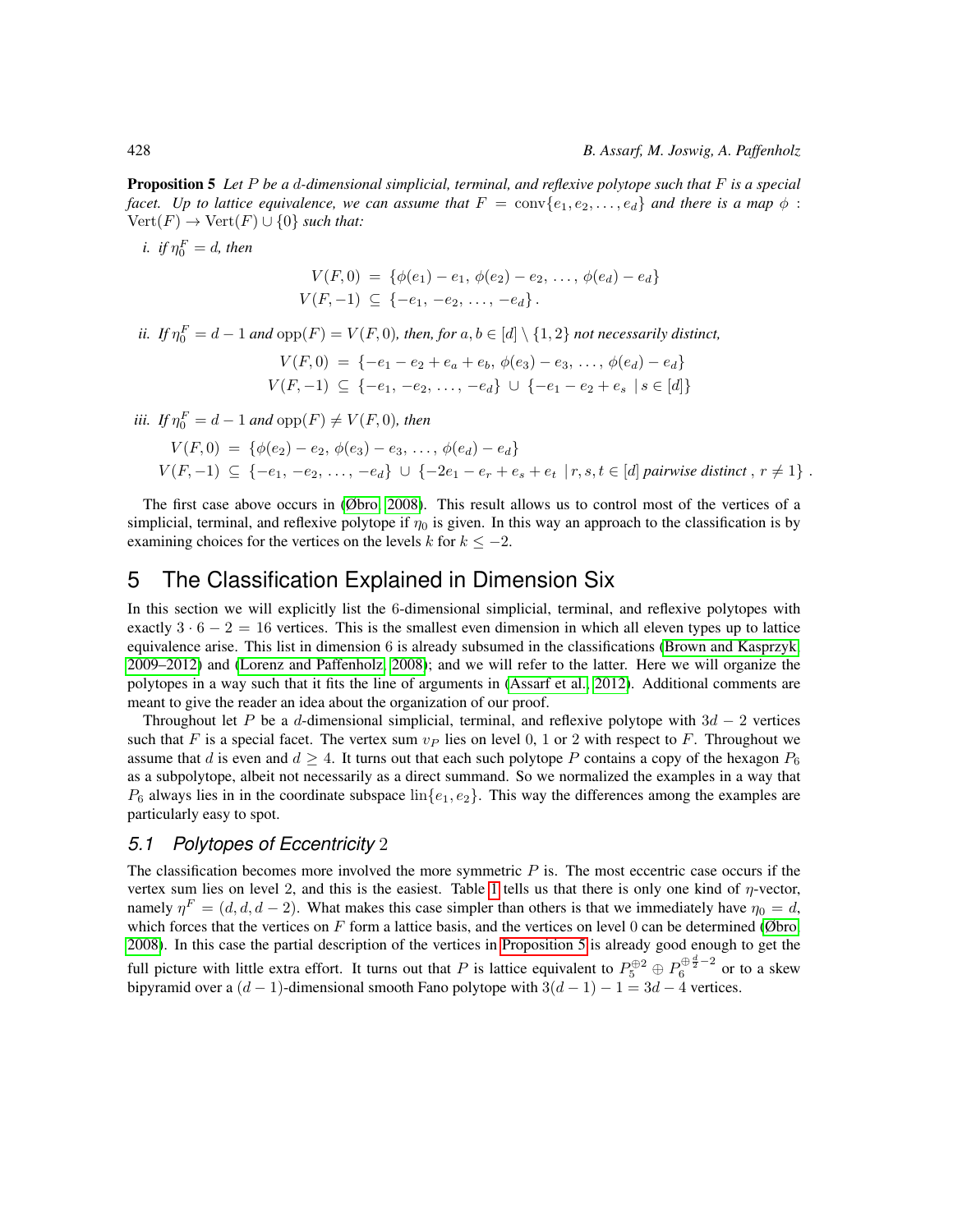*On a Classification of Smooth Fano Polytopes* 429

**Example 6** *For*  $d = 6$  *the first case is*  $P \cong P_6 \oplus P_5 \oplus P_5$  *such that*  $v_P = e_3 + e_5$ *. Here and in the examples below, we list the vertices sorted by level.*

$$
e_1, e_2, e_3, e_4, e_5, e_6
$$
  
\n
$$
\pm (e_1 - e_2), \pm (e_3 - e_4), \pm (e_5 - e_6)
$$
  
\n
$$
-e_1, -e_2, -e_4, -e_6
$$

*In the database [\(Lorenz and Paffenholz, 2008\)](#page-11-11) this occurs as* F.6D.6552*. The polytope has 24 special facets.*

If the polytope P is not of the type above then, for  $d = 6$ , the polytope P is a double skew bipyramid over  $P_6 \oplus P_6$ . Four more cases arise depending on the relative positions of the apices of the two bipyramids. To form a skew bipyramid we need to pick a vertex of the base. Since the group of lattice automorphisms of  $P_6$ acts transitively on the vertices, we may assume that the first skew bipyramid is  $BP(P_6^{\oplus 2}, e_1, e_5)$ . The three distinct relative positions of two vertices of  $P_6$  lead to the next three cases.

**Example 7** For  $d = 6$  the second type is given by  $BP(BP(P_6^{\oplus 2}, e_1, e_5), e_1, e_6)$  such that  $v_P = 2e_1$ .

$$
e_1, e_2, e_3, e_4, e_5, e_6
$$
  
\n $\pm (e_1 - e_2), \pm (e_3 - e_4), e_1 - e_5, e_1 - e_6$   
\n $-e_1, -e_2, -e_3, -e_4$ 

*In the database this occurs as* F.6D.5346*. The polytope has 48 special facets.*

**Example 8** For  $d = 6$  the third type is given by  $BP(BP(P_6^{\oplus 2}, e_1, e_5), e_2, e_6)$  such that  $v_P = e_1 + e_2$ .

$$
e_1, e_2, e_3, e_4, e_5, e_6
$$
  
\n
$$
\pm (e_1 - e_2), \pm (e_3 - e_4), e_1 - e_5, e_2 - e_6
$$
  
\n
$$
-e_1, -e_2, -e_3, -e_4
$$

*In the database this occurs as* F.6D.5680*. The polytope has 24 special facets.*

**Example 9** For  $d = 6$  the fourth type is given by  $BP(BP(P_6^{\oplus 2}, e_1, e_5), e_3, e_6)$  such that  $v_P = e_1 + e_3$ .

$$
e_1, e_2, e_3, e_4, e_5, e_6
$$
  
\n
$$
\pm (e_1 - e_2), \pm (e_3 - e_4), e_1 - e_5, e_3 - e_6
$$
  
\n
$$
-e_1, -e_2, -e_3, -e_4
$$

*In the database this occurs as* F.6D.5553*. The polytope has 16 special facets.*

The final case in this section differs from the above in that the base vertex of the second skew bipyramid is an apex of the first stage.

**Example 10** For  $d = 6$  the fifth type is given by  $BP(BP(P_6^{\oplus 2}, e_1, e_5), e_5, e_6)$  such that  $v_P = e_1 + e_5$ .

$$
e_1, e_2, e_3, e_4, e_5, e_6
$$
  
\n $\pm (e_1 - e_2), \pm (e_3 - e_4), e_1 - e_5, e_5 - e_6$   
\n $-e_1, -e_2, -e_3, -e_4$ 

*In the database this occurs as* F.6D.5685*. The polytope has 24 special facets.*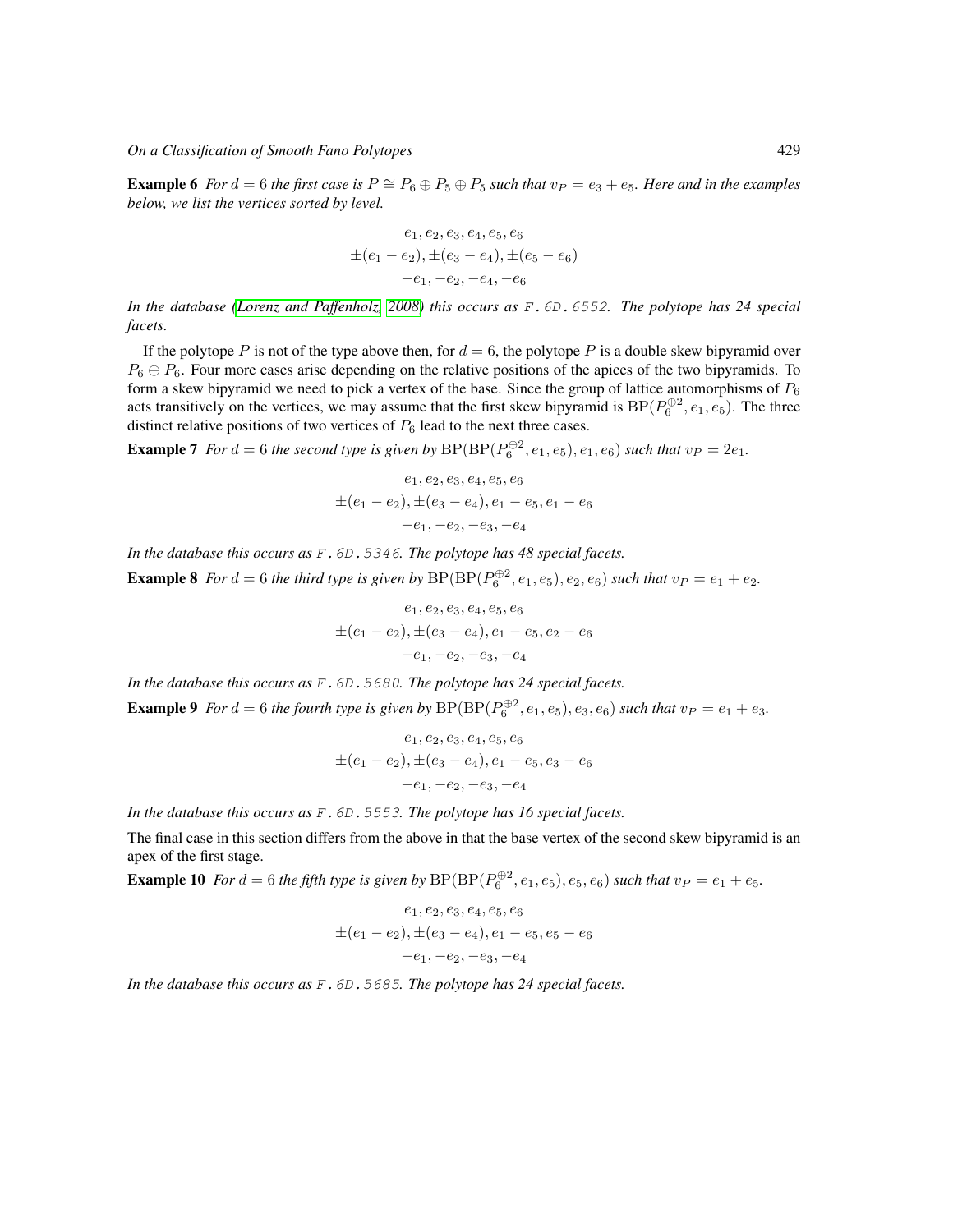#### *5.2 Polytopes of Eccentricity* 1

If the vertex sum lies on level one, then the situation is still somewhat benign. Our proof strategy is to first consider polytopes P with a special facet that have  $\eta$ -vector (d,  $d, d$  – 3, 1). In [\(Assarf et al., 2012,](#page-10-3) Prop. 36) we show that in this case  $P$ , again, must be a skew bipyramid. Notice, however, that our classification shows *a posteriori* that this case does not occur. Table [1](#page-6-0) then says that the only choice left is  $\eta = (d, d - 1, d - 1)$ . In this situation [\(Assarf et al., 2012,](#page-10-3) Prop. 39) shows that, once more,  $P$  is a double bipyramid.

In the first two cases the first stage is a proper bipyramid. For the second stage then the base vertex can either be in the base of the first stage or an apex.

**Example 11** For  $d = 6$  the sixth type is given by  $BP(BP(P_6^{\oplus 2}, 0, e_5), e_1, e_6)$  such that  $v_P = e_1$ .

$$
e_1, e_2, e_3, e_4, e_5, e_6
$$
  
\n
$$
\pm (e_1 - e_2), \pm (e_3 - e_4), e_1 - e_6
$$
  
\n
$$
-e_1, -e_2, -e_3, -e_4, -e_5
$$

*In the database this occurs as* F.6D.5711*. The polytope has 48 special facets.*

**Example 12** For  $d = 6$  the seventh type is given by  $BP(BP(P_6^{\oplus 2}, 0, e_5), e_5, e_6)$  such that  $v_P = e_5$ .

$$
e_1, e_2, e_3, e_4, e_5, e_6
$$
  
\n
$$
\pm (e_1 - e_2), \pm (e_3 - e_4), e_5 - e_6
$$
  
\n
$$
-e_1, -e_2, -e_3, -e_4, -e_5
$$

*In the database this occurs as* F.6D.6558*. The polytope has 72 special facets.*

For  $v_P \in H(F, 1)$  there is only one choice of a double bipyramid where both stages are skew. **Example 13** For  $d = 6$  the eighth type is given by  $BP(BP(P_6^{\oplus 2}, e_2, e_5), e_1 - e_2, e_6)$  such that  $v_P = e_1$ .

$$
e_1, e_2, e_3, e_4, e_5, e_6
$$
  
\n
$$
\pm (e_1 - e_2), \pm (e_3 - e_4), e_2 - e_5, e_1 - e_2 - e_6
$$
  
\n
$$
-e_1, -e_2, -e_3, -e_4
$$

*In the database this occurs as* F.6D.5702*. The polytope has 48 special facets.*

#### *5.3 Polytopes of Eccentricity* 0

If the vertex sum of P is zero all facets are special. The easy subcase occurs when all  $\eta$ -vectors of P are of type  $(d, d - 2, d)$ . We show that in this case P is centrally symmetric [\(Assarf et al., 2012,](#page-10-3) Prop. 40). Extending arguments of [\(Nill, 2006,](#page-11-14) Thm. 0.1) we show that such a polytope is lattice equivalent to a double proper bipyramid over  $P_6^{\oplus \frac{d-2}{2}}$  or  ${\rm DP}(4)\oplus P_6^{\oplus \frac{d}{2}-2}$ .

**Example 14** *If*  $d = 6$  *the ninth type occurs for*  $P \cong P_6 \oplus DP(4)$ *.* 

$$
e_1, e_2, e_3, e_4, e_5, e_6
$$
  
\n
$$
\pm (e_1 - e_2), \pm (e_3 + e_4 - e_5 - e_6)
$$
  
\n
$$
-e_1, -e_2, -e_3, -e_4, -e_5, -e_6
$$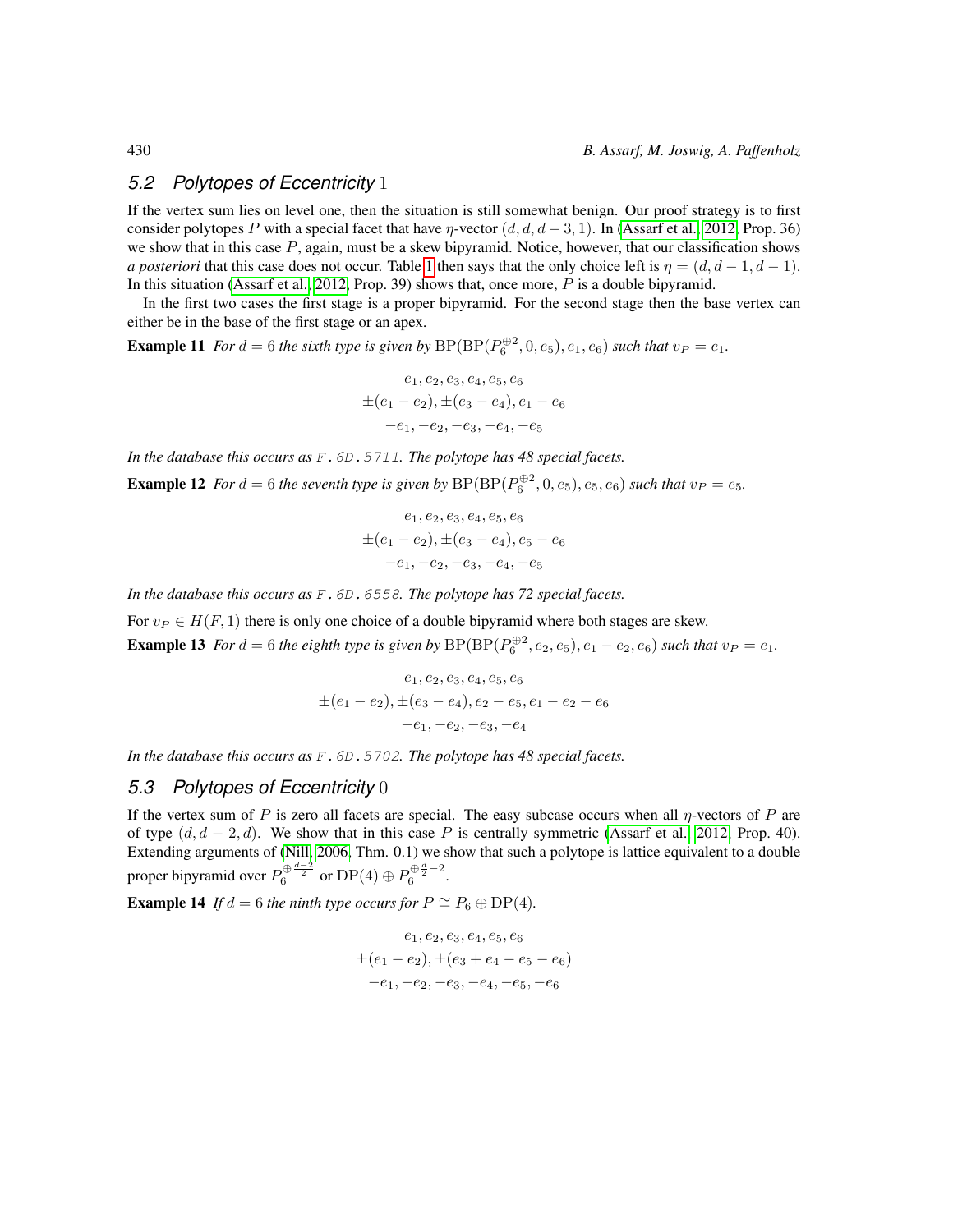*On a Classification of Smooth Fano Polytopes* 431

*In the database this occurs as* F.6D.3154*. All 180 facets are special, and all of them have the same* η*-vector* (6, 4, 6)*.*

**Example 15** If  $d = 6$  the tenth case is the direct sum of two hexagons  $P_6$  and two line segments. In our *notation, this means that*  $P \cong \text{BP}(\text{BP}(P_6^{\oplus 2}, 0, e_5), 0, e_6)$ *.* 

$$
e_1, e_2, e_3, e_4, e_5, e_6
$$
  
\n
$$
\pm (e_1 - e_2), \pm (e_3 - e_4)
$$
  
\n
$$
-e_1, -e_2, -e_3, -e_4, -e_5, -e_6
$$

*In the database this occurs as* F.6D.6765*. All 144 facets are special, and all of them have the same* η*-vector* (6, 4, 6)*.*

It remains to discuss the situation where  $v_P = 0$  but P is not centrally symmetric. This is by far the most complicated case in our proof. It contributes to this complexity that we need to discuss four candidates of  $\eta$ -vectors. First,  $\eta = (6, 6, 3, 0, 1)$  is excluded [\(Assarf et al., 2012,](#page-10-3) Prop. 4). Second,  $\eta = (6, 6, 2, 2)$  is essentially reduced to a bipyramid [\(Assarf et al., 2012,](#page-10-3) Lem. 43) (but this case does not exist *a posteriori*). So this leaves two more  $\eta$ -vectors. Surprisingly, they lead to the same polytopes.

**Example 16** If  $d = 6$  the final eleventh type occurs for  $P \cong BP(BP(P_6^{\oplus 2}, e_1, e_5), -e_1, e_6)$ . Up to lattice *equivalence this is the only case in which*  $v_P = 0$  *but* P *is not centrally symmetric.* 

$$
e_1, e_2, e_3, e_4, e_5, e_6
$$
  
\n
$$
\pm (e_1 - e_2), \pm (e_3 - e_4), e_1 - e_5
$$
  
\n
$$
-e_1, -e_2, -e_3, -e_4
$$
  
\n
$$
-e_1 - e_6
$$

*In the database this occurs as* F.6D.5713*. All 144 facets are special, where 96 of them have the* η*-vector*  $(6, 5, 4, 1)$  *and the other 48 the*  $\eta$ *-vector reads*  $(6, 4, 6)$ *. For instance, the facet which is induced by*  $\langle \mathbf{1}, x \rangle = 1$ *has the*  $\eta$ -vector (6, 5, 4, 1)*, and the facet induced by*  $\langle 1 - 2e_1 - 2e_6, x \rangle = 1$  *has the*  $\eta$ -vector (6, 4, 6)*.* 

## **References**

- <span id="page-10-3"></span>Benjamin Assarf, Michael Joswig, and Andreas Paffenholz. Smooth Fano polytopes with many vertices. preprint, [arxiv:1209.3186,](http://arxiv.org/abs/1209.3186) 2012.
- <span id="page-10-1"></span>Victor V. Batyrev. On the classification of smooth projective toric varieties. *Tohoku Math. J. (2)*, 43(4): 569–585, 1991. doi: [10.2748/tmj/1178227429.](http://dx.doi.org/10.2748/tmj/1178227429)
- <span id="page-10-4"></span>Victor V. Batyrev. On the classification of toric Fano 4-folds. *J. Math. Sci. (New York)*, 94(1):1021–1050, 1999. doi: [10.1007/BF02367245.](http://dx.doi.org/10.1007/BF02367245)
- <span id="page-10-0"></span>Victor V. Batyrev and Lev A. Borisov. Mirror duality and string–theoretic Hodge numbers. *Inventiones Math.*, 126:183–203, 1996.
- <span id="page-10-2"></span>Gavin Brown and Alexander Kasprzyk. Graded ring data base, 2009–2012. URL [http://grdb.lboro.](http://grdb.lboro.ac.uk/) [ac.uk/](http://grdb.lboro.ac.uk/).